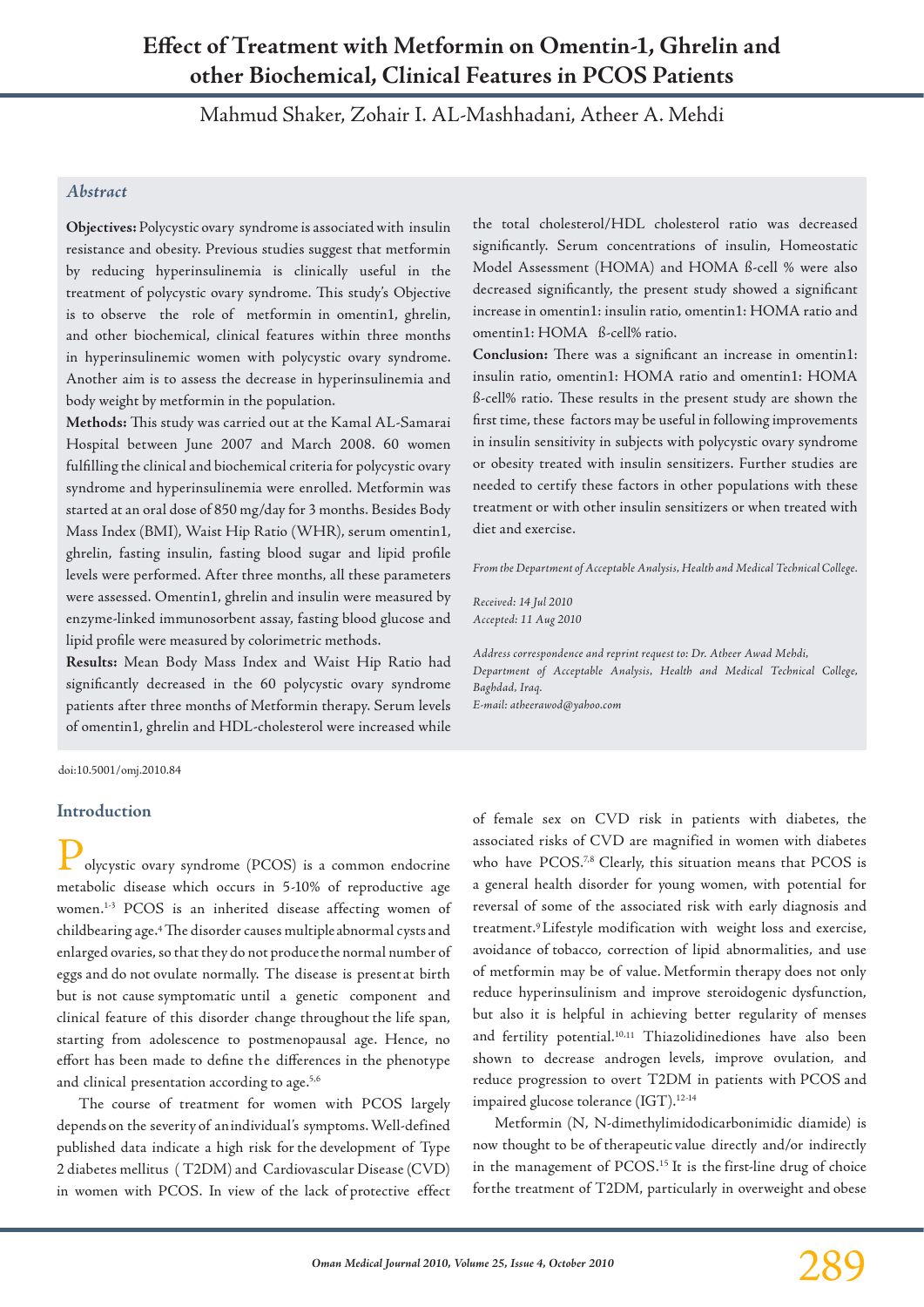people and those with abnormal kidney function.

Ghrelin is a 28 amino acid peptide hormone, which is primarily produced by the stomach, (Fig. 1).<sup>16</sup> Ghrelin has an octanoyl group on the serine at the third position in the amino acid chain which gives the peptide hormone its biological activity.17



**Figure 1:** Structure of the 28-amino-acid ghrelin molecule with octanoyl modification at Ser-317

Data on ghrelin levels in women with PCOS are rather conflicting; both decreased, $18-20$  and elevated, $21$  concentrations have been reported, while others have found no significant differences between women with the syndrome and normal ovulatory women.<sup>22</sup> Omentin-1 is a new type of Ca<sup>2+</sup>-dependent lectin with affinity for galacto furanosyl residues (the last are constituents of pathogens and dominant inmunogens).23 It is suggested, therefore, that a biological function of omentin-1 is the specific recognition of pathogens and bacterial components, an important role in the innate immune response to parasite infection.24 A study has been shown that omentin-1 is decreased in patients with PCOS.<sup>25</sup> Glucose and insulin negatively regulate Omentin-1 levels ex-vivo and in vivo.<sup>25</sup> Therefore, omentin-1 levels may be predictive of the metabolic consequences or comorbidities associated with obesity.

## **Methods**

After overnight fasting, venous blood samples were aspirated at 08:00-10:00 am during t h e third and sixth days of the menstrual cycle (early follicular phase) for those of normal cycle. For patients with an ovulation or oligomenorrhea, blood samples were collected regardless of the duration of the cycle. The samples were transferred into clean plain tubes and centrifuged within 30 minutes of collection, then serum from all blood samples were separated, sugar, lipid profile levels were measured using the enzyme colorimetric methods, the rest was stored at -18 °C until the time of assay.

60 infertile Iraqi women aged 18-37 years (M±SD: 26.45±4.65) were studied. The medical history was taken, body weight and height were measured and body mass index (BMI)

was calculated [mean BMI  $(34.01 \pm 3.54 \text{ kg/m}^2)$ ]. PCOS patients had been already diagnosed and the diagnosis had been confirmed according to the European society of human reproduction and embryology and American society for reproductive medicine criteria. PCOS is diagnosed if there are any two of the following; a) presence of polycystic ovary on ultrasound examination, b) clinical or biochemical hyperandrogenemia, and c) menstrual dysfunction with an ovulation.

The 60 PCOS women were re-evaluated after three months of treatment with 850 mg metformin twice daily. Body Mass Index (BMI) was calculated as kg/m<sup>2</sup> and waist-to-hip ratio (WHR) was determined in all the subjects. Omentin-1, ghrelin and insulin hormones were determined by ELISA methods. Serum fasting glucose and lipid profile levels were measured by enzymatic method supplied by Giesse Diagnostic.

The homeostasis model assessment (HOMA) was used to calculate an index of insulin resistance for each patient, and betacell function was estimated from fasting insulin and glucose levels by the homeostasis model assessment (HOMA-ß) using fasting glucose in mmol/L and insulin in µIU/ml, the index for insulin resistance, HOMA IR, was defined as (insulin ×glucose) /22.5 and HOMA ß-cell function  $\times$  20  $\times$  insulin/(glucose-3.5).<sup>26</sup>

All statistical analysis in t he study was performed using SPSS version 15.0 for Windows (Statistical Package for Social Science, Inc., Chicago, IL, USA). Descriptive analysis was used to show the mean and standard deviation of variables. The significance of differences between mean values was estimated by Student t-test. The probability  $p < 0.05$  was considered statistically significant, while  $p > 0.05$  was considered statistically insignificant. Correlation analysis was used to test the linear relationship between the parameters. ANOVA test was used to show the differences between variables of different groups.

## **Results**

In a PCOS subjects treated with metformin, the mean BMI and WHR had significantly decreased  $(p<0.005)$  and  $(p<0.01)$ respectively after 3 months as shown in Table 1. Serum levels of HDL-cholesterol were increased and the total cholesterol/HDLcholesterol ratio was significantly decreased, (*p*<0.05) after three months of treatment. Serum concentrations of insulin, HOMA and HOMA ß-cell % were significantly decreased (*p*< 0.05), (*p*< 0.01) and  $(p<0.05)$  respectively after three months of treatment. In PCOS women treated with metformin for three months, serum ghrelin levels significantly increased (*p*<0.01) as shown in Table 1.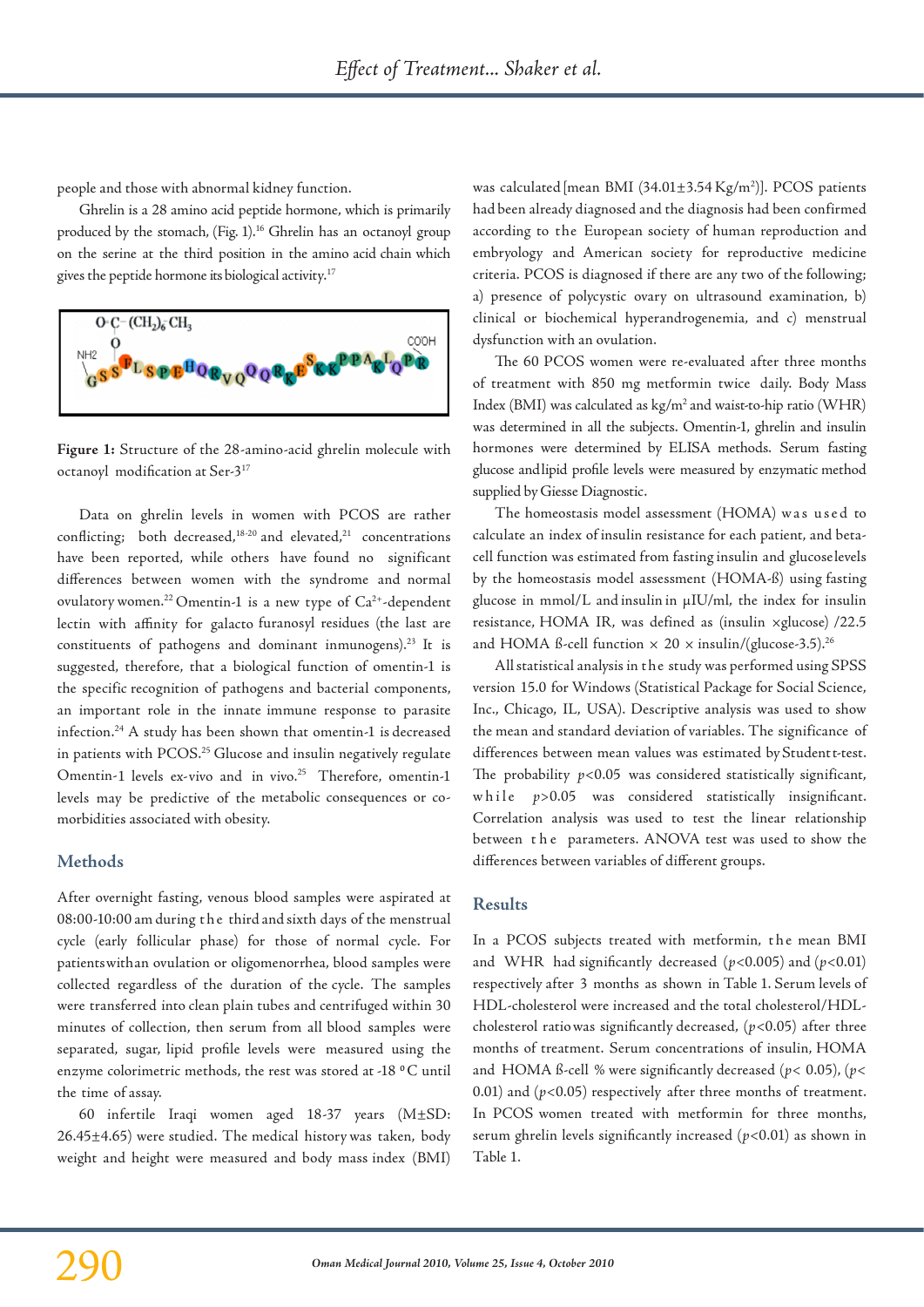| Characteristic                              | $0$ months $[n=60]$ | 3 months $[n=60]$ | p value |
|---------------------------------------------|---------------------|-------------------|---------|
| BMI $[Kg/m^2]$ Mean ± SD                    | $33.14 \pm 1.88$    | $31.91 \pm 2.42$  | < 0.005 |
| WHR Mean± SD                                | $0.86 \pm 0.02$     | $0.85 \pm 0.02$   | < 0.01  |
| Fasting insulin [µu/ml] Mean± SD            | $20.93 \pm 8.38$    | $17.76 \pm 6.66$  | < 0.05  |
| Fasting blood glucose [mg/dl] Mean± SD      | $86.60 \pm 7.00$    | $84.57 \pm 7.18$  | >0.05   |
| HOMA Mean± SD                               | $4.61 \pm 2.06$     | $3.72 \pm 1.51$   | < 0.01  |
| $HOMA$ $\beta$ -cell % Mean $\pm$ SD        | 375.90±194.70       | 316.27±132.42     | < 0.05  |
| QUICKI Mean± SD                             | $0.31 \pm 0.02$     | $0.33 \pm 0.02$   | < 0.05  |
| Cholesterol [mg/dl] Mean± SD                | $220.62 \pm 18.42$  | 218.90±15.89      | >0.05   |
| TG[mg/dl] Mean± SD                          | 141.28±19.78        | 138.87±18.45      | >0.05   |
| HDL-Cholesterol [mg/dl] Mean± SD            | $47.72 \pm 3.27$    | $50.12 \pm 4.12$  | < 0.05  |
| LDL- Cholesterol [mg/dl] Mean± SD           | $143.51 \pm 16.9$   | 141.64±13.92      | >0.05   |
| Cholesterol: HDL-Cholesterol ratio Mean± SD | $3.04 \pm 0.42$     | $2.74 \pm 0.42$   | < 0.05  |
| HDL:LDL ratioMean± SD                       | $3.04 \pm 0.42$     | $2.94 \pm 0.42$   | < 0.05  |
| VLDL [mg/dl] Mean± SD                       | $28.27 \pm 3.88$    | $27.74 \pm 3.66$  | < 0.05  |
| Ghrelin [pg/ml] Mean± SD                    | 138.22±38.40        | 156.63±58.36      | < 0.01  |
| Omentin1 [ng/ml] Mean± SD                   | $252.45 \pm 33.39$  | 278.60±25.90      | < 0.05  |

**Table 1:** The effects of metformin in PCOS patients on clinical and metabolic parameters and on concentrations of lipid profile, ghrelin and omentin1.

Serum levels of omentin1 were significantly increased (*p*<0.05) after three months of treatment, (Table 1). It is to best of the authors' knowledge that the effects of treatment on serum omentin1 level in the present study are shown for the first time. In the present study, the effects of metformin on several parameters that depend on the omentin1 ratios were observed. (Table 2)

**Table 2:** The effects of metformin in PCOS patients on the omentin1 ratios

| <b>Characteristics</b>                   | 0 months<br>$[n=60]$ | 3 months<br>$[n=60]$ | <i>p</i> value |
|------------------------------------------|----------------------|----------------------|----------------|
| omentin1 : Insulin ratio<br>Mean+ SD     | $14.57 + 7.44$       | $20.45 + 4.50$       | < 0.01         |
| omentin1 :HOMA ratio<br>Mean+ SD         | $68.91 + 38.01$      | $80.30 + 36.31$      | < 0.01         |
| omentin1: HOMA B-cell%<br>ratio Mean± SD | $0.87 + 0.50$        | $1.29 + 0.54$        | < 0.05         |

Omentin-1(ng/ml) was negatively correlated with BMI (r=-0.435, *p*<0.001), insulin (r=-0.424, *p*<0.001), HOMA (r=- 0.415, *p*<0.001), HOMA ß-cell% (r=-0.358, *p*<0.05), and LDLcholesterol (r=-0.590, *p*<0.05) in patients, while no significant correlation was found between omentin-1 and these factors in the controls. A significant positive correlation was found between omentin-1 (ng/ml) and QUICKI (r=0.497, *p*<0.001), and ghrelin (r= 0.511, *p*<0.001). (Table 3)

**Table 3:** Baseline Pearson correlations coefficients of omentin-1 levels with various metabolic and hormonal parameters in patients with PCOS.

| Variable                                                         | Omentin- $1$ [ng/<br>ml] Correlation | p value |
|------------------------------------------------------------------|--------------------------------------|---------|
| BMI $\left[\frac{\text{Kg/m}^2}{\text{m} \cdot \text{s}}\right]$ | $-0.435$                             | < 0.001 |
| Fasting insulin $[\mu U/ml]$                                     | $-0.424$                             | < 0.001 |
| <b>HOMA</b>                                                      | $-0.415$                             | < 0.001 |
| $HOMA$ $B$ -cell%                                                | $-0.358$                             | < 0.05  |
| QUICKI UQICKI                                                    | 0.497                                | < 0.001 |
| $LDL$ [mg/dl]                                                    | $-0.590$                             | < 0.05  |
| Ghrelin [pg/ml]                                                  | 0.511                                | < 0.001 |

Table 4 shows a significant negative correlation between ghrelin (pg/ml) with BMI (r=-0.665, *p*<0.001), insulin (r=- 0.897, *p*<0.001), HOMA (r=-0.871, *p*<0.001), HOMA ß-cell% (r=-0.683, *p*<0.001), cholesterol (r=-0.641, *p*<0.01), TG (r=- 0.443, *p*<0.01), LDL-cholesterol (r=-0.656, *p*<0.01), LDL:HDL ratio (r=-0.643,*p*<0.01), and Cholesterol / HDL ratio (r=-0.638, *p*<0.01) in patients, while no significant correlation was found in these factors in the control group.

A significant positive correlation was found between ghrelin (pg/ml) and QUICKI (r=0.851, *p*<0.001). (Table 4)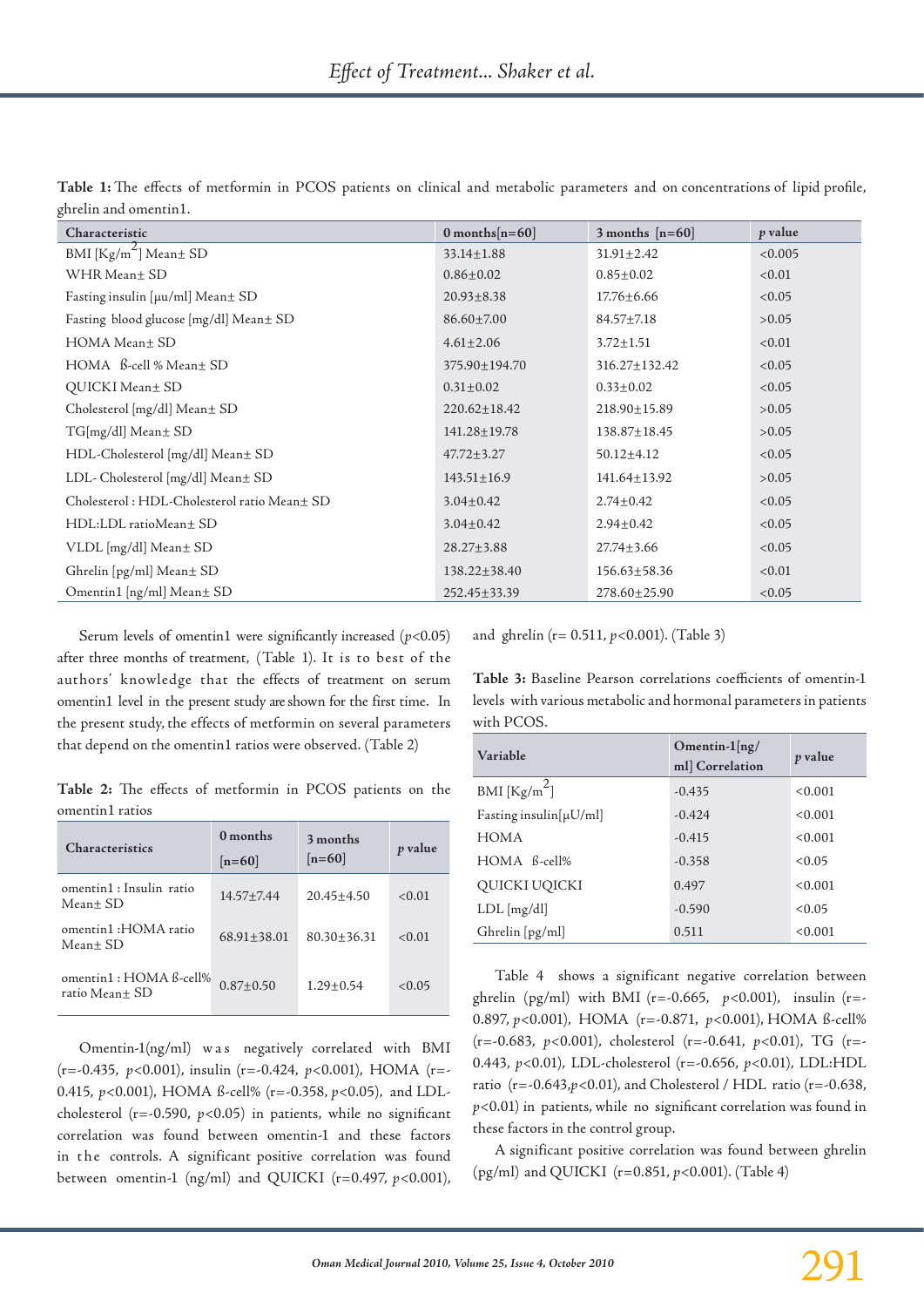**Table 4:** Baseline Pearson correlations coefficients of ghrelin levels with various metabolic and hormonal parameters in patients with PCOS.

| Variable                     | Omentin- $1 \left[ \frac{ng}{ml} \right]$<br>Correlation | p value |
|------------------------------|----------------------------------------------------------|---------|
| BMI $[Kg/m^2]$               | $-0.665$                                                 | > 0.001 |
| Fasting insulin $[\mu U/ml]$ | $-0.897$                                                 | > 0.001 |
| HOMA                         | $-0.871$                                                 | > 0.001 |
| $HOMA$ $\beta$ -cell%        | $-0.683$                                                 | > 0.001 |
| Cholesterol [mg/dl]          | $-0.641$                                                 | > 0.01  |
| TG [mg/dl]                   | $-0.443$                                                 | > 0.01  |
| LDL-cholesterol [mg/dl]      | $-0.656$                                                 | > 0.01  |
| LDL/HDL ratio                | $-0.643$                                                 | >0.01   |
| Cholesterol/HDL ratio        | $-0.638$                                                 | >0.01   |
| OUICKI                       | 0.851                                                    | >0.001  |

## **Discussion**

In line with the study results, a dose-response effect of metformin was noticed more than 10 years ago, when it became available in the USA, and since then, the metformin dosage has been increased, with better outcomes.<sup>27</sup>

The present results are in line with those of previous studies on PCOS, where metformin has been shown to improve the lipid profile, mainly by increasing serum HDL-cholesterol concentrations.28,29 On the other hand, some other studies have shown only a negligible or no effect on lipids in women with PCOS.<sup>30,31</sup> The mechanisms by which metformin improves the lipid profile are not clear.

Metformin has been suggested to reduce lipid uptake or synthesis in the intestine and in the hepatocytes.<sup>32</sup> As observed in previous studies, the improvement of obesity, especially abdominal obesity, with a subsequent decreased release of free fatty acids ( FFA) from adipose tissue observed during metformin therapy could also partly explain the improvement of lipid profile during metformin treatment, at least in obese women.<sup>33</sup>

Serum concentrations of insulin, HOMA and HOMA ß-cell% were decreased significantly (*p*<0.05), (*p*<0.01), (*p*<0.05) respectively after three months of treatment, (Table 1). The authors suggest that the reduction in hyperinsulinemia observed may be due to improvements in hepatic extraction and insulin sensitivity during therapy with metformin. They also found that metformin reduced basal levels of FFA, which as mentioned above, have a role in reducing glucose disposal in skeletal muscle, leading to impaired insulin sensitivity. Because the waist-to-hip ratio of the patients decreased after therapy, they concluded that the reduction in IR induced by metformin was secondary to its effects on adipose tissue.<sup>34</sup> Two original papers investigating the effect of metformin on IR in women with PCOS reported negative results.<sup>35</sup> The reasons for the partly conflicting results are not clear. A possible explanation is that only around 50% of women with PCOS respond to metformin and this could be why some studies did not report benefits from metformin therapy.

In PCOS women treated with metformin for three months, serum ghrelin levels significantly increased. Moghetti et al. in 2000, found that insulin-resistant PCOS patients treated with metformin showed improved insulin sensitivity in PCOS patients and increased serum ghrelin levels.28 This suggests a link between insulin sensitivity and ghrelin concentrations and shows that the dysregulated ghrelin system in insulin- resistant PCOS women could be normalized by metformin therapy.

Increased in omentin1 level after treatment with metformin may be due to the negative correlation between omentin 1 plasma levels with HOMA, BMI and insulin. These data suggests that some aspect of obesity negatively regulates omentin expression and release into the circulation. In the current study, treatment with metformin significantly decreased both insulin and BMI, so the increase in omentin1 level may be as a result of it. Obesity itself which may contribute in the regulation of the role of omentin in human physiology.<sup>36-38</sup> Consequently, weight loss could be a modulator of omentin expression and function. No previous studies have showed these results. A more detailed research to study the effect of metformin on other cytokines and connection with omentin1 should be conducted.

### **Conclusion**

The results from this study showed a significant increase in omentin1: insulin ratio, omentin1: HOMA ratio and omentin1; HOMA ß-cell% ratio. These results in the present study are shown for the first time to the best of our knowledge, thus suggesting that these factors may be useful in following improvements in insulin sensitivity in subjects with PCOS or obesity treated with insulin sensitizers.

However, further studies are needed to validate this measure in other populations with this treatment or with other insulin sensitizers or in patients treated with diet and exercise.

## **Acknowledgements**

The authors reported no conflict of interest and no funding was received on this work.